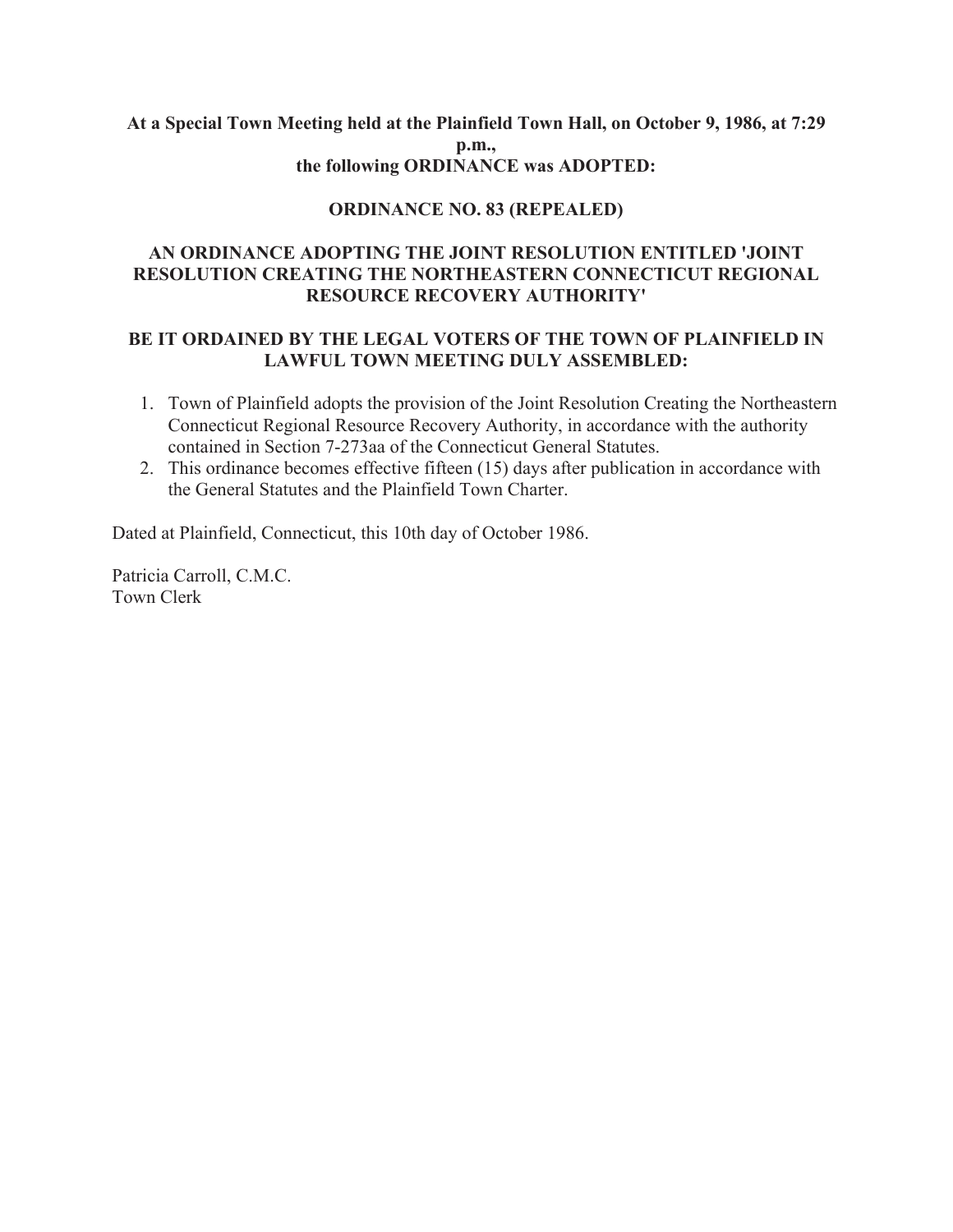**At two Special Adjourned Town meetings held on January 29,1987, at the Plainfield Town Hall, the following ORDINANCES were ADOPTED:**

#### **ORDINANCE NO. 83A**

# **CONCURRENT ORDINANCE CREATING THE NORTHEASTERN CONNECTICUT REGIONAL RESOURCE RECOVERY AUTHORITY**

 WHEREAS, each municipality in the Northeastern Connecticut Planning Region is authorized to provide for and regulate the collection and disposal of all garbage, trash, waste, and ashes either by contract or otherwise, and to prohibit and regulate the depositing of the same within the municipality: and

WHEREAS, the municipalities are encountering increasing difficulty in providing adequate solid waste disposal facilities at reasonable cost; and

 WHEREAS, the municipalities are desirous of working together to find an economically and environmentally feasible method of disposing of their municipal solid waste, by creating the Northeastern Connecticut Regional Resource Recovery Authority; and

 WHEREAS, said municipalities desire to create said authority by adoption of the following Concurrent Ordinance; Be it ordained that:

- 1. **Name:** There is hereby created a regional resources recovery authority pursuant to Sections 7-273aa to 7-27300 of the Connecticut General Statutes to be known as the NORTHEASTERN CONNECTICUT REGIONAL RESOURCE RECOVERY AUTHORITY, **principal office address being P.O. Box 198, Brooklyn, Ct. 06234**, subject to the modifications and limitations set forth in this ordinance. The NORTHEASTERN CONNECTICUT REGIONAL RESOURCE RECOVERY AUTHORITY shall have all the powers and duties of a municipal authority and of a regional authority pursuant to Chapters 103b, 446d (formerly 36 la) and 446e (formerly 351 b) of the Connecticut General Statutes.
- 2. The first members of the Authority are: the Town of Canterbury, Canterbury Town Hall, P.O. Box 26, Canterbury, Ct. 06331, whose initial representative's terms of office shall be one (1) year; the Town of Killingly, Killingly Town Hall, 127 Main Street, Danielson, Ct. 06239, whose initial representative's term of office shall be two (2) years, the Town of Plainfield, Plainfield Town Hall, 8 Community Avenue, Plainfield, Ct. 06374, whose initial representative's term of office shall be three (3) years; the Town of Pomfret, Pomfret Town Office Building, R.F.D. #1, Pomfret Center, Ct. 06259, whose initial representative's term of office shall be one (1) year; the Town of Putnam, Putnam Town Hall, 126 Church Street, whose initial representative's term of office shall be two (2) years; and the Town of Thompson, Thompson Municipal Building, North Grosvenordale, Ct. 06255, whose initial representative's term of office shall be three (3) years. In the event that any of the above named municipalities do not adopt this ordinance, the terms of office of the initial representatives as shown above shall be redefined according to Section 3 of this ordinance for any of the above named municipalities which adopt this ordinance.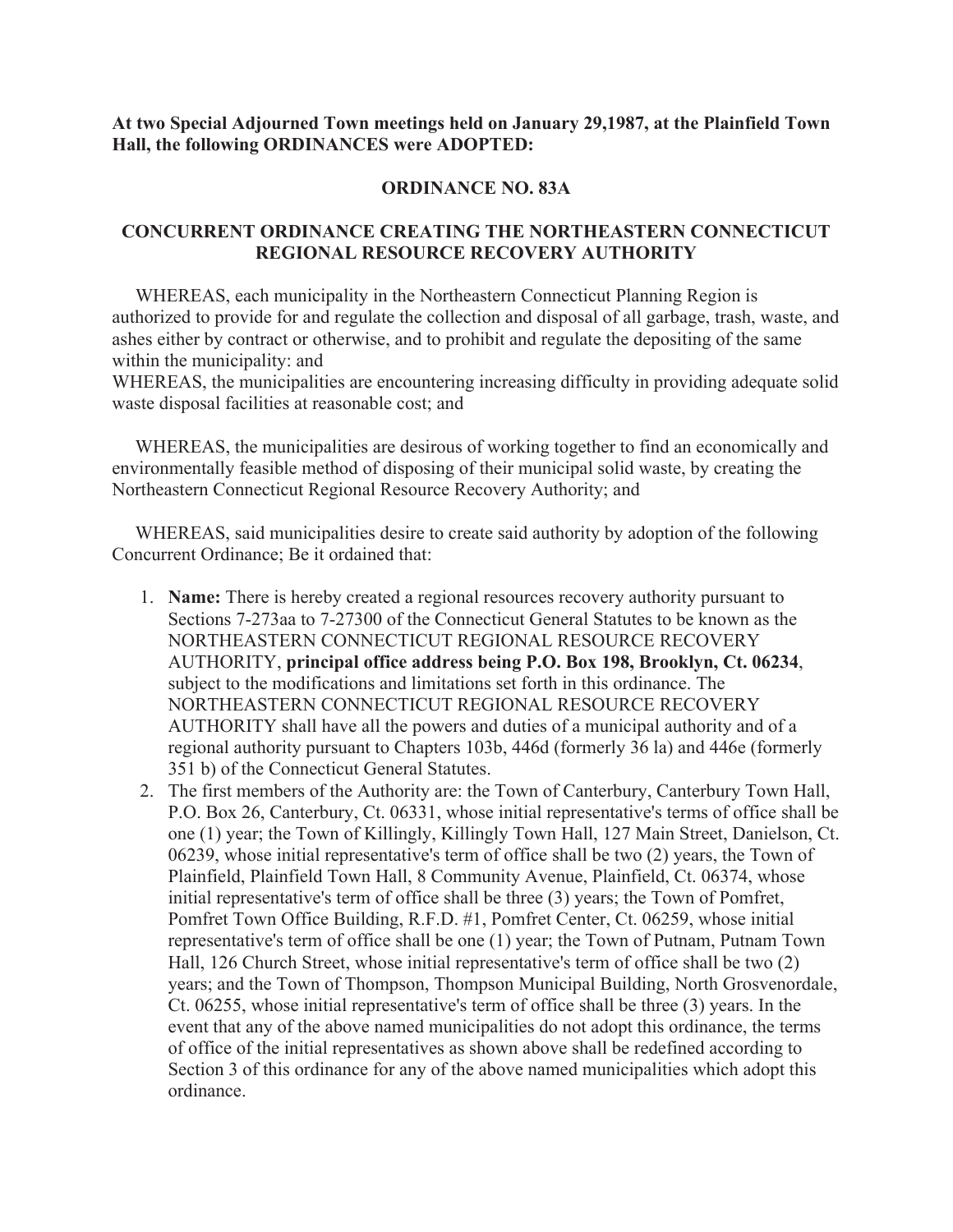- 3. **Appointment of Representatives:** Membership in the Authority shall consist of those municipalities that adopt this Concurrent Ordinance as set forth in paragraph 6 of this ordinance. The representative to the Authority from each member town shall be appointed by the Board of Selectmen of each municipality, except for the representative of the Town of Killingly which shall be appointed by the Town Council. The Board of Selectmen or Town Council of each member town shall be authorized to appoint an alternate representative who shall be authorized to attend meetings and vote in the place of an absent representative. Representatives shall serve without compensation but may be reimbursed by the Authority for necessary expenses incurred in conducting Authority business. **Any representative may be removed with or without cause by a majority vote of the Board of Selectmen or Town Council of the town which appointed the representative.**
- 4. **Number of Representatives:** Each member municipality shall be entitled to one representative on the Authority and to one alternate, who may vote only in the absence of the regular representative. Representatives and alternates shall serve for three-year terms, except that the initial appointments shall be for one, two or three-year terms based on alphabetical assignment of those municipalities comprising the Authority. Thereafter, initial terms for representatives of new municipal members shall rotate among one, two, and three years in the order of adoption of the ordinance. All initial terms shall be deemed to begin on the day the Authority is created.
- 5. **Voting and Quorum:** The NORTHEASTERN CONNECTICUT RESOURCE RECOVERY AUTHORITY Shall operate with one hundred voting units which shall be assigned to member municipalities in proportion to each municipality's share of the total population of all members of the authority as determined by the latest decennial federal census of population. There shall be no fractional votes. Each municipality shall have a minimum of one (1) vote. The distribution of voting units among members shall be recomputed following each decennial federal census and upon the withdrawal or termination of any member municipality or the admission of a new member. Action by the Authority shall require the affirmative action of at least 60% of the total voting units present and voting at a duly called meeting of the Authority at which a quorum is present. The presence, at a meeting, of representatives from a majority of the member municipalities shall be necessary for a quorum.
- 6. **Liabilities of Member Towns:** A member municipality shall not assume any liabilities or responsibilities of the NORTHEASTERN CONNECTICUT REGIONAL RESOURCE RECOVERY AUTHORITY or created by the action of said Authority, or be responsible for payment of any expenses of said Authority unless an appropriation for the municipality's or a contract setting forth such liabilities and responsibilities for expenses has been approved by the municipality.
- 7. **Effective Date:** This ordinance shall take effect when it has been adopted by five (5) or more towns in the Northeastern Connecticut Planning Region.
- 8. **Withdrawal from Authority:** No municipality may withdraw its membership in the Authority without **a vote of its legislative body to withdraw from the authority and** giving at least six (6) months notice to each of the other participating municipalities and to the NORTHEASTERN CONNECTICUT REGIONAL RESOURCE RECOVERY AUTHORITY. Such withdrawal of membership will not in any manner relieve the municipality of liabilities or responsibilities assumed prior to withdrawal, including,